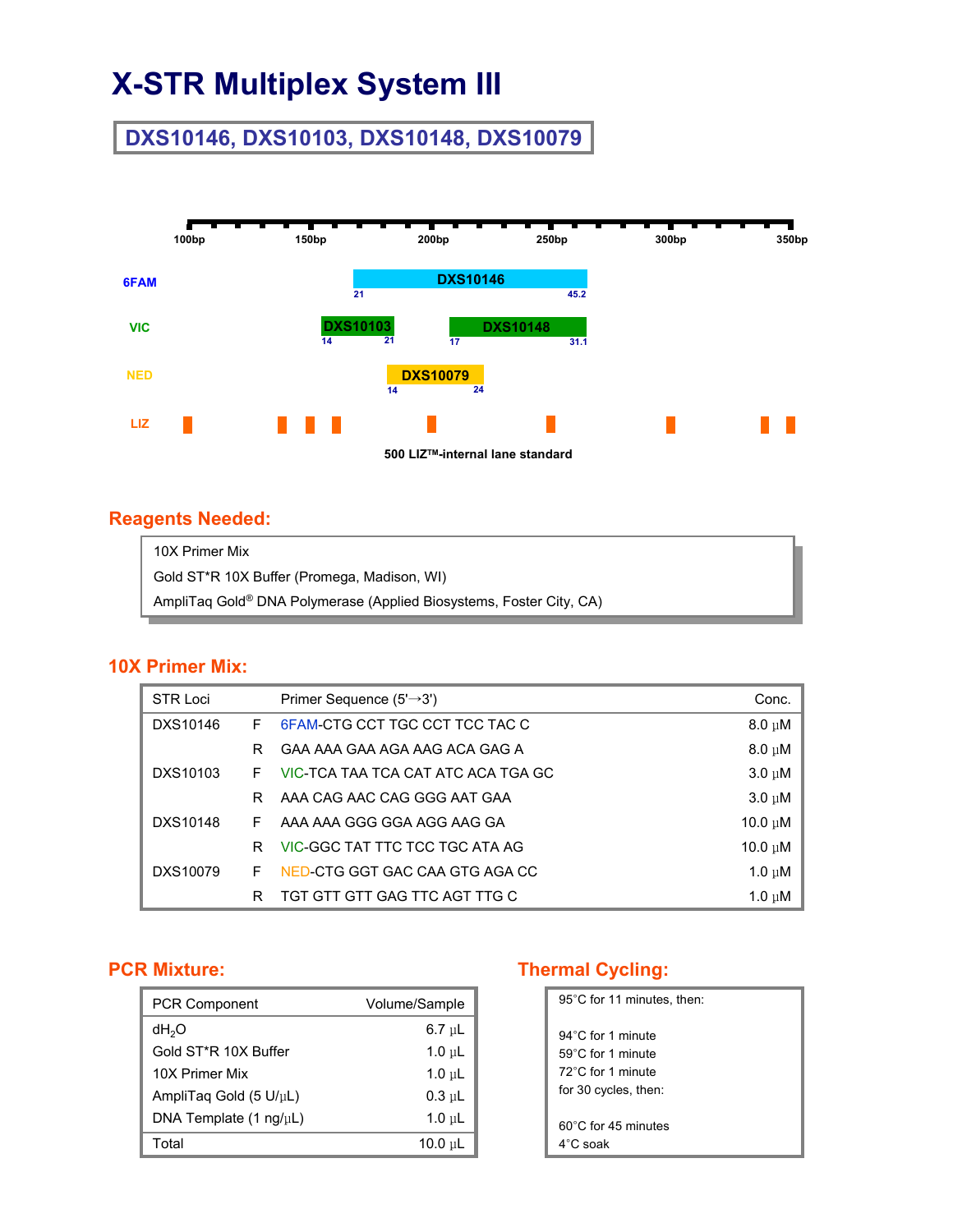## **Electrophoresis on the ABI PRISM® 310 Genetic Analyzer**

### **X-STR Multiplex System III**

#### **Materials & Reagents Needed:**

Dry heating block, water bath, or thermal cycler 310 capillaries, 47 cm x 50  $\mu$ m (Applied Biosystems, Foster City, CA) Performance Optimized Polymer (POP-4™ Polymer, Applied Biosystems, Foster City, CA) DS-33 Matrix Standard Set [6FAM™, VIC®, NED™, PET®, and LIZ® dyes] (Applied Biosystems, Foster City, CA) Run module GS STR POP4 (1mL) G5v2 GeneScan™ 500 LIZ™ Size Standard (Applied Biosystems, Foster City, CA) Hi-Di™ Formamide (Applied Biosystems, Foster City, CA)

#### **Creating Matrix:**

According to the ABI PRISM® 310 Genetic Analyzer User's Manual

#### **Preparing the Sample:**

- 1. Prepare a loading cocktail by combining and mixing the 0.2 μL GeneScan™ 500 LIZ™ Size Standard and 20.0 μL Hi-Di™ Formamide per sample.
- 2. Vortex for 10 seconds.
- 3. Combine 20.2 μL of the prepared loading cocktail and 1.0 μL of the PCR product.
- 4. Preparing the allelic ladder, combine 20.0 μL of the prepared loading cocktail and 1.0 μL of the allelic ladder mix. Vortex the allelic ladder mix prior to pipetting.
- 5. Denature the samples and ladder by heating at 95°C for 5 minutes and immediately chill on crushed ice. Denature the samples just prior to loading.
- 6. Assemble the tubes in the appropriate autosampler, and place the autosampler tray in the instrument.

#### **310 Data Collection Software:**

Prepared the samples are run using the Run module **GS STR POP4 (1mL) G5v2** and a described above **matrix**.

Samples are injected for 5 seconds at 15,000 V and separate at 15,000 V for 24 minutes with run temperature of 60°C.

#### **Genotyper Macro:**

X-STR-3.gta